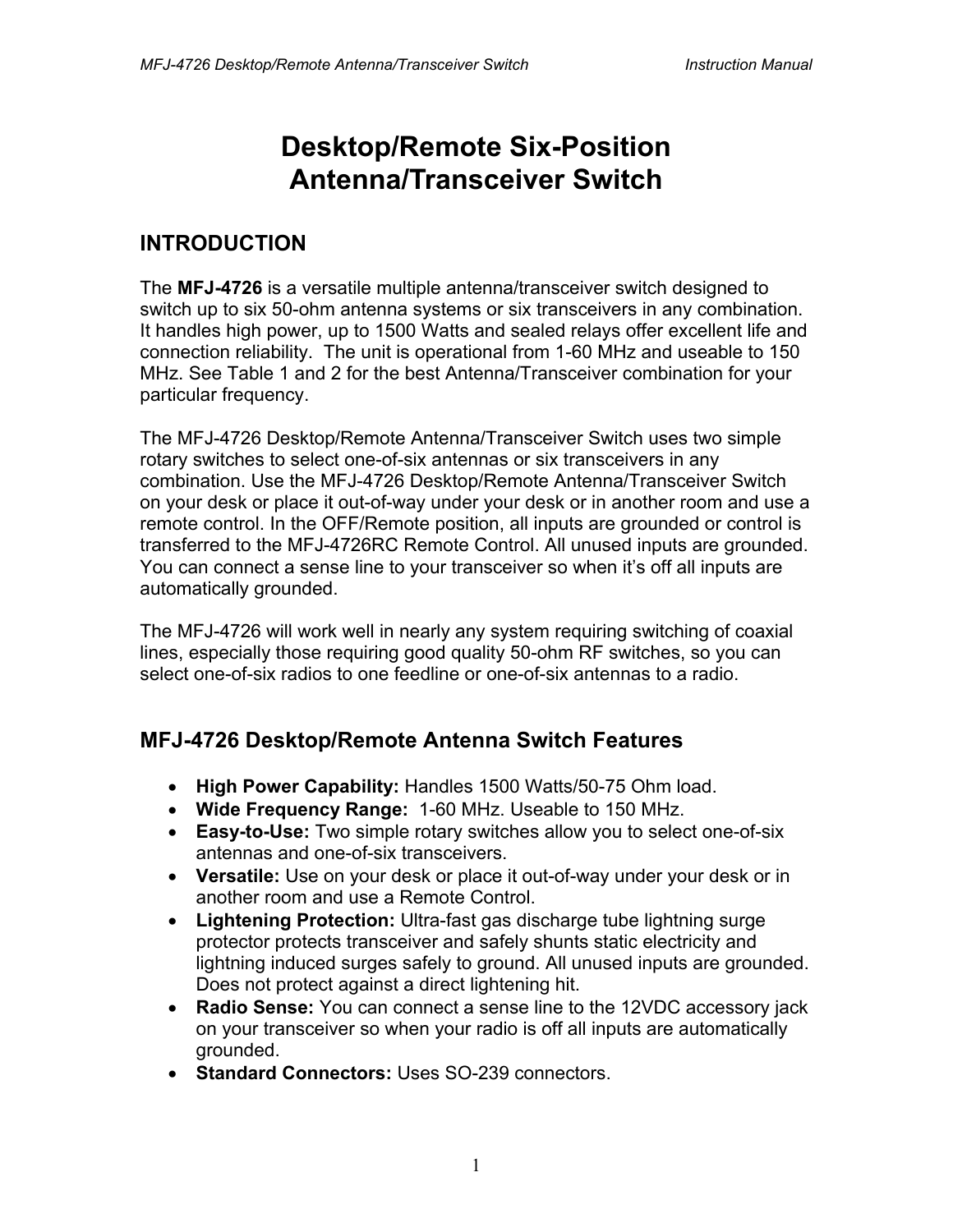|                           | <b>SWR for each Antenna Connection</b> |     |     |     |     |     |  |  |
|---------------------------|----------------------------------------|-----|-----|-----|-----|-----|--|--|
| <b>Frequency</b><br>(MHz) | 1                                      | 2   | 3   | 4   | 5   | 6   |  |  |
| 1.8                       | 1.0                                    | 1.0 | 1.0 | 1.0 | 1.0 | 1.0 |  |  |
| 3.5                       | 1.0                                    | 1.0 | 1.0 | 1.0 | 1.0 | 1.0 |  |  |
| 7.1                       | 1.0                                    | 1.0 | 1.0 | 1.0 | 1.1 | 1.1 |  |  |
| 14.1                      | 1.1                                    | 1.0 | 1.0 | 1.1 | 1.1 | 1.1 |  |  |
| 21.0                      | 1.1                                    | 1.1 | 1.1 | 1.1 | 1.1 | 1.1 |  |  |
| 29.7                      | 1.1                                    | 1.1 | 1.1 | 1.1 | 1.1 | 1.1 |  |  |
| 54.0                      | 1.8                                    | 1.5 | 1.5 | 1.8 | 2.1 | 2.1 |  |  |
| 150.0                     | 1.7                                    | 1.5 | 1.5 | 1.7 | 2.2 | 2.2 |  |  |

#### **ELECTRICAL CHARACTERISTICS**

*Table 1: SWR for each Antenna Connection on Selected Frequencies*

|                           | <b>SWR for each Transceiver Connection</b> |     |     |     |     |     |  |  |
|---------------------------|--------------------------------------------|-----|-----|-----|-----|-----|--|--|
| <b>Frequency</b><br>(MHz) | A                                          | B   |     | D   | Е   | F   |  |  |
| 1.8                       | 1.0                                        | 1.0 | 1.0 | 1.0 | 1.0 | 1.0 |  |  |
| 3.5                       | 1.0                                        | 1.0 | 1.0 | 1.0 | 1.0 | 1.0 |  |  |
| 7.1                       | 1.0                                        | 1.0 | 1.0 | 1.0 | 1.1 | 1.1 |  |  |
| 14.1                      | 1.1                                        | 1.0 | 1.0 | 1.1 | 1.1 | 1.1 |  |  |
| 21.0                      | 1.1                                        | 1.1 | 1.1 | 1.1 | 1.1 | 1.1 |  |  |
| 29.7                      | 1.1                                        | 1.1 | 1.1 | 1.1 | 1.1 | 1.1 |  |  |
| 54.0                      | 1.8                                        | 1.5 | 1.5 | 1.8 | 2.1 | 2.1 |  |  |
| 150.0                     | 1.7                                        | 1.5 | 1.5 | 1.7 | 2.2 | 2.2 |  |  |

*Table 2: SWR for each Transceiver Connection on Selected Frequencies*

Tables 1 & 2 show the SWR for each Antenna and Transceiver Connection. To determine the best Antenna and Transceiver combination for your particular frequency, simply choose the connections with the best SWR on the desired frequency and match them.

For Example: At 150MHz, the best Antenna connection is 2 or 3 and the best Transceiver connection is B or C. Therefore, I will connect my Antenna to connection 2 or 3 and my Transceiver to connection B or C.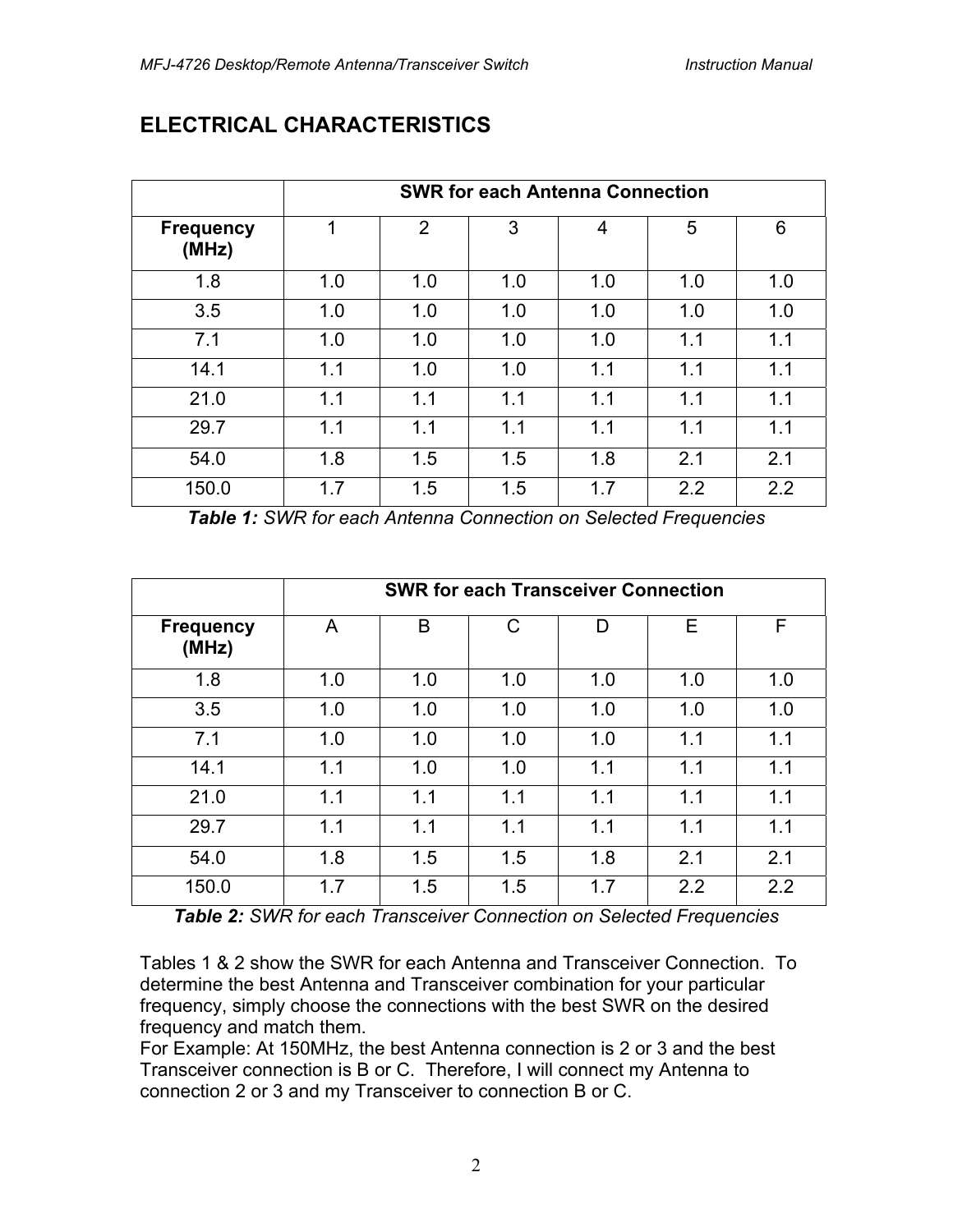#### **INSTALLATION**

- 1. The unit can be located at any convenient location, as long as it is not exposed to moisture. It should be grounded to the station ground, and preferably powered from a separate wall adaptor.
- 2. Connect your antennas to the SO-239 coax connectors numbered 1-6. Note which antenna is connected to each connector.
- 3. Connect your transceivers to the SO-239 coax connectors labeled A-F. Note which transceiver is connected to each connector.
- 4. Connect a feedline from the TRANSMITTER COMMON connector to the ANTENNA COMMON connector.
- 5. Connect the station ground to the GROUND connector.
- 6. If your Transceiver is equipped with a 12VDC accessory jack, you may connect it to the Antenna/Transceiver Switch using a RCA plug so when your Transceiver is off, all inputs are automatically grounded. You may also connect the Antenna/Transceiver Switch to your power supply using a RCA plug, so when you turn off the power supply, all inputs are automatically grounded.
- 7. If you are using the MFJ-4726RC Remote Control, connect the RJ-45 modular jack from the ANTENNA jack on the Remote Control to the ANTENNA REMOTE jack on the back of the unit and connect the RJ-45 modular jack from the TRANSCIEVER jack on the Remote Control to the TRANSCIEVER REMOTE jack on the back of the unit using a CAT-5 cable.
- 8. If your Transceiver is equipped with a 12VDC accessory jack, you may connect it to the Remote Control using a RCA plug so when your Transceiver is off, all inputs are automatically grounded.
- 9. An additional remote mount option is to remove the cover, remove the knob-shaft coupler using an Allen wrench and remove the knob. Now, the unit can be placed facedown if desired.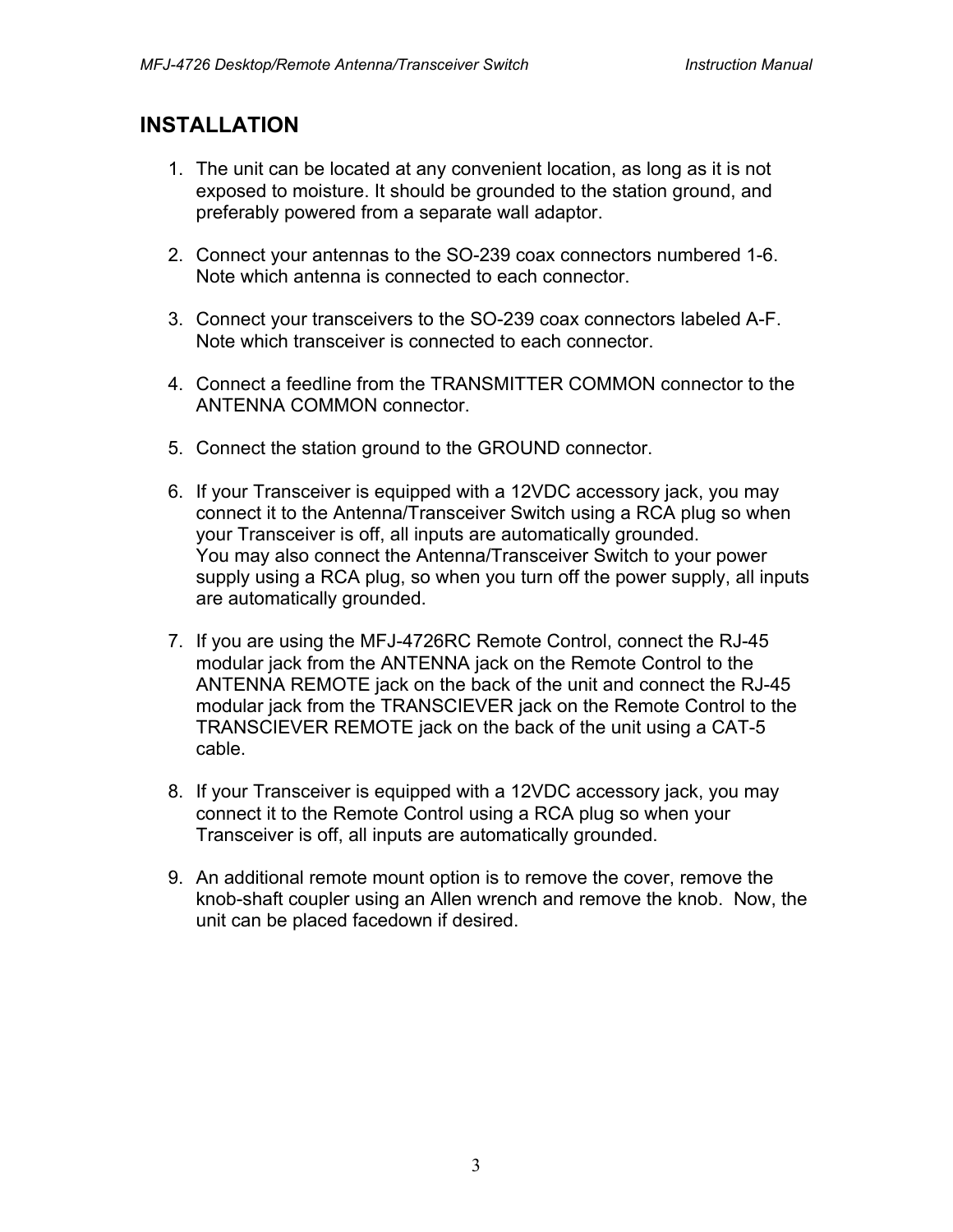## **OPERATION**

1. Connect a 2.1mm plug DC power supply to the 12VDC jack on the back of the unit. The supply must be capable of supplying 300mA continuous at 12-15 volts DC. This unit is polarity sensitive. It requires the following power connection:



The sleeve is negative, and can be grounded or floated at the power supply. The center pin is positive, and MUST be ground isolated.

- 2. Rotate the Selector Knobs to choose the desired antenna and transceiver. The switch positions are numbered and lettered on the front of the control panel and a space is provided to pencil in the designation for each antenna. Once the antenna or transmitter is selected, you may transmit into the selected antenna.
- 3. If you are using the MFJ-4726RC Remote Control, turn the Selector Knob on the MFJ-4726 to the OFF/Remote position.
	- a. Connect the 2.1mm plug DC power supply and the RJ-45 modular jack to the Remote Control.
	- b. Rotate the Selector Knobs to choose the desired antenna and transceiver. The switch positions are numbered and lettered on the front of the control panel and a space is provided to pencil in the designation for each antenna.

#### **IMPORTANT:** NEVER switch antennas with RF power applied to the Master feedline. Damage to the switching contacts may result from "hot-switching".